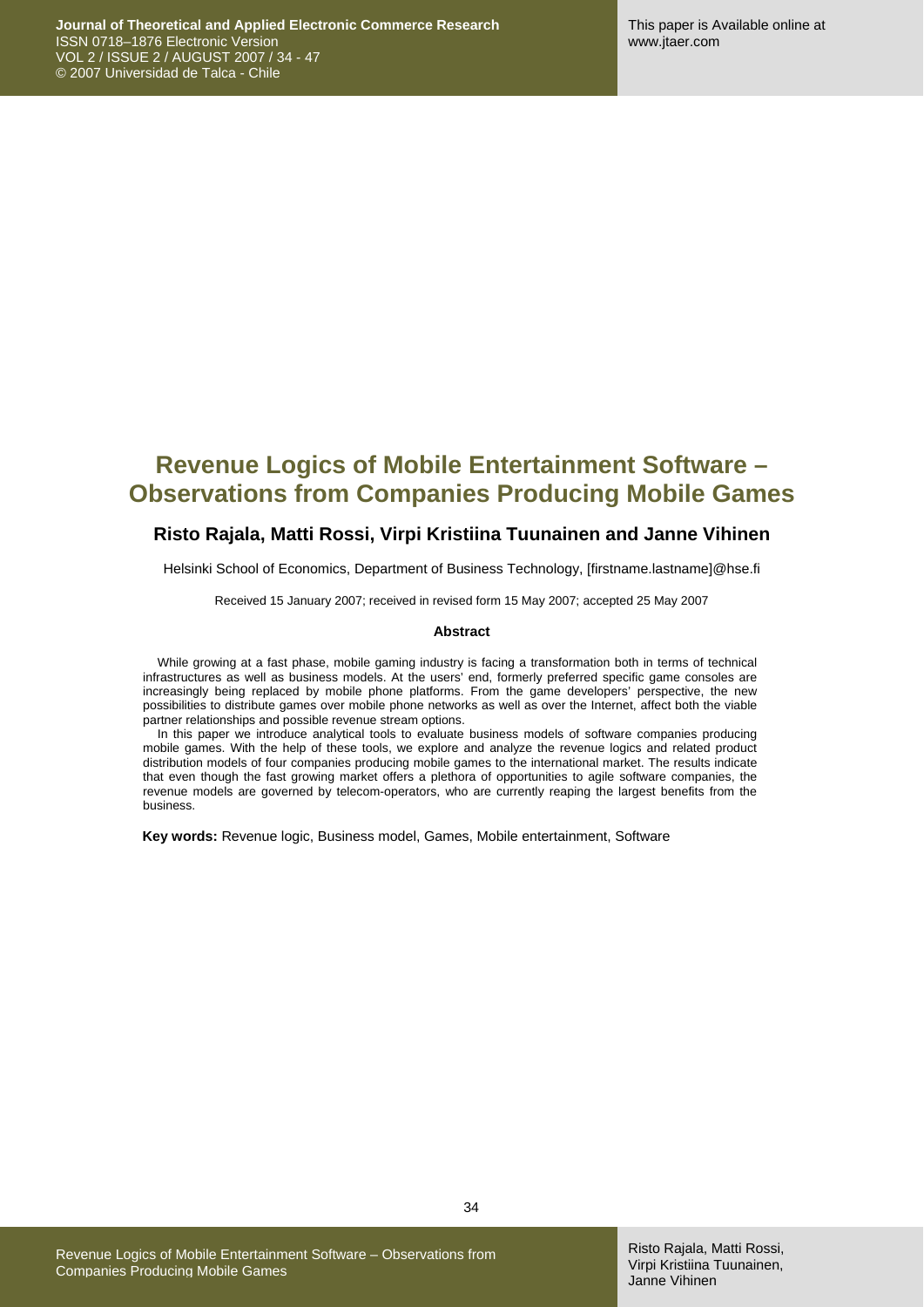### **1 Introduction**

Mobile devices have been the fastest adopted consumer products of all the times with more mobile phones shipped annually than automobiles and personal computers combined [18], [4]. Value of the mobile game market has increased from 0.46 billion euros in 2003 to 1.65 billion euros in 2006 [20] and is expected to grow to \$9 billion by 2011 [13]. The fast developing mobile game industry has a prominent role in mobile technology development. As the experiences with the Internet hitherto show, games are among the few network data services which consumers will willingly pay for [22]. As mobile phones are rapidly turning into software platforms capable of supporting gaming, many handset manufacturers, operators and game developers see the opportunities of mobile games. The global market of gaming has now exceeded the annual global revenues of cinema [7, 28, 29]. By the same token, the new mobile games market accelerates the handset development. However, the slower than expected deployment of the enhanced cellular networks makes developing and deploying new technically advanced games challenging. Furthermore, many aspects of the new business models, including revenue logics and distribution models for these new entertainment services, are still unproven.

Mobile games have several advantages over PC and console games: they are portable, attractive, as well as practical alternative to PC-based games [23]. Mobile games can be played with mobile phones; PDA's, such as Palm or iPaq; web enabled phones; or other hand held game devices. In Europe, the development of mobile services has been largely characterized by technology push, but the future success of mobile services will be strongly affected by the ability of businesses to offer, already at an early stage, the right products and services to consumers [2]. Experiences with PC based Internet and Japanese mobile iMode services emphasize the role of entertainment services as a significant factor in the growth of mobile network usage. Games and entertainment services are important application areas for information industry as a whole [26], and as the third generation mobile phone networks proliferate, demand for these services will increase rapidly.

In this paper we look at the mobile game industry, and introduce a framework for analyzing business models within it. We then develop the model further for mobile game industry and use it to discuss the revenue logics of mobile game developers. In the last section, we summarize and draw conclusions on the discussed aspects of mobile games.

## **2 Types of Mobile Games**

The term mobile game is relatively new even though the first portable games were launched already in late 80's. In 1998, Nokia launched the first embedded mobile game, The Snake, for cellular handsets. Today mobile games are downloadable, embedded or based on memory cards. Due to the large variety of mobile devices and network technologies, as well as still limited information systems (IS) research on mobile games, there is no commonly accepted classification of mobile games available.

According to one suggested categorization [16], mobile games can be classified by their operating and distribution platform into three types: standalone, server-based and streamed games. These games can be either downloadable from a server or they can be pre-installed on the mobile device by a vendor or distribution partner.

- **Standalone games** do not require a network connection for the user to play the game. As they run on mobile terminal, the user does not have to pay for data transmission after downloading the game. The games are limited by the storage and operating capacity of mobile devices. The Snake game of Nokia is an illustrative example of standalone games. The game was preinstalled in older Nokia mobile phones without additional charge and delivered along with the phone. Today, there is a downloadable version of The Snake available for handsets of Nokia and other manufacturers.
- **Server-based games** usually require a connection with the service provider's server while the game is played. The server contains information on the game's status at the moment. The Who Wants To Be A .<br>Millionaire?<sup>™</sup> game of Codetoys, Inc. makes an illustrative example of server-based games delivered through mobile operators, mobile portals, and other service providers.
- **Streamed games** use advanced video decoding systems for delivering audio and visual data from servers to terminals. Streamed games require certain minimum bandwidth for data transfer, but they will provide more advanced graphics and audio for the games on terminals that do not have the processing power for rendering demanding visual data. The TV Chat of MatchEm, Ltd. is an example of streamed games delivered via analog TV, teletext, Digital TV or World Wide Web.

Generally, the existing games for mobile handsets are either server-based or standalone games. Server based mobile games can be further divided into e.g. WAP, SMS, Java, Flash and Brew games. Some Java games can also be played as standalone games. Furthermore, all of these games can be either single- or multi-player games. Multiplatform games, in turn, are a subset of games that can be played in conjunction with online-, PC-, and console versions.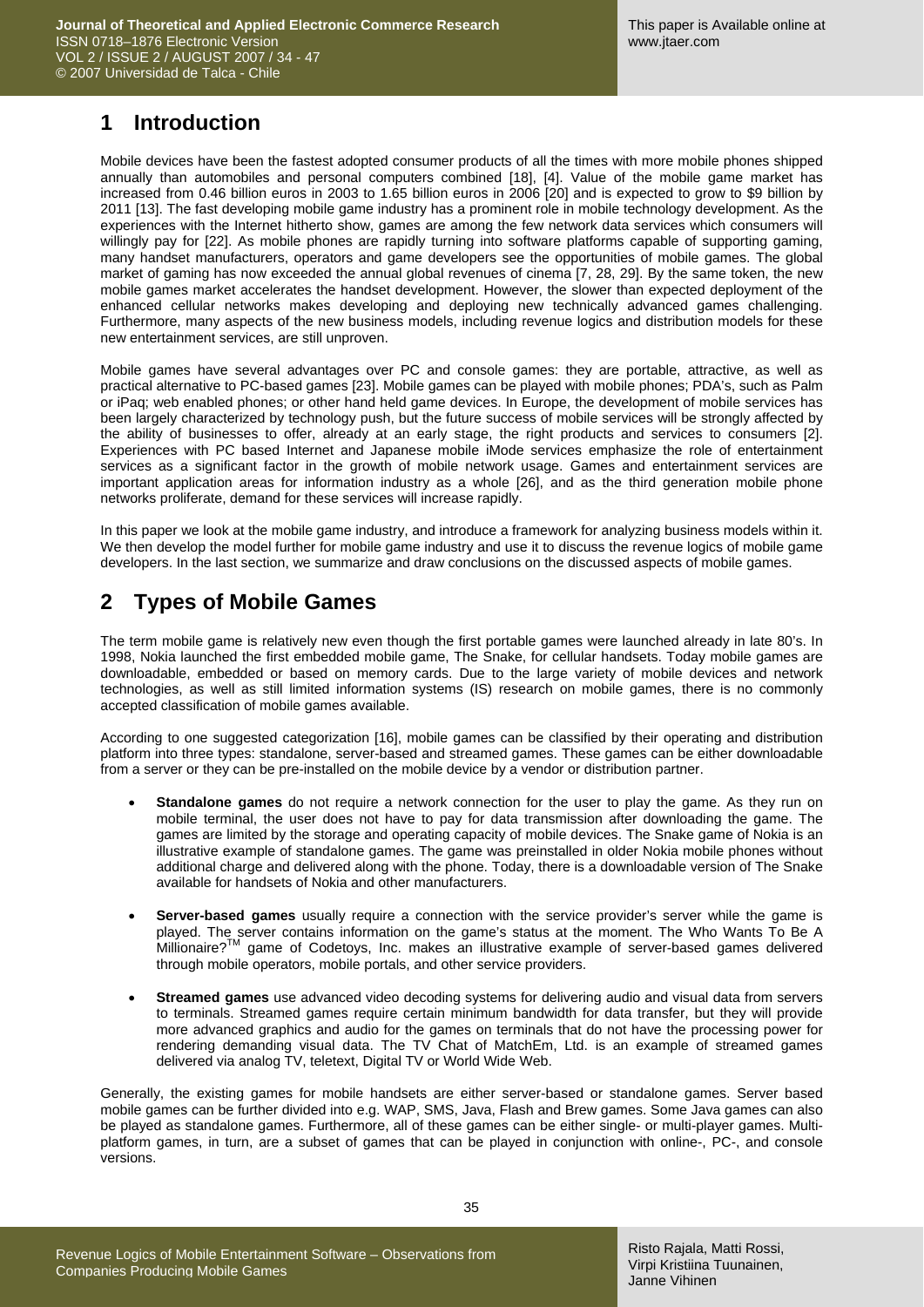In this study, we concentrate on mobile games that are downloadable to handheld devices or based on memory cards. The examined software offerings in this study include both mobile games based on contemporary Java technology, some components in these games, or software tools intended for development of mobile games of these kinds.

### **3 Research Process and Method**

Qualitative research approach is chosen in this study to improve our understanding of the emerging phenomenon of mobile gaming [33]. We investigate empirically four case companies producing mobile games: we explore the differences in the business models of firms producing mobile games, to see if we can explain the differences in revenue logics by differences in distribution models and the level of value added in the product offerings. A case study approach was chosen because of the novelty of the phenomenon and the descriptive nature of business models.

The empirical data was collected from four Finnish companies developing mobile games and related software for the international mobile gaming market. The case company selection was based on the following criteria: First, mobile games are the most important area of business for all selected case companies. Second, the selected case companies have a professional approach to game development and publishing. These were considered very important case selection criteria, because many of the companies developing mobile games are very small and game development is in many cases seen as a supplementary business or even as a hobby for individual developers, rather than a professional business. Third, all of these companies inVolved in the study are growing very rapidly. For example, in the beginning of this research, one of our four cases, Sumea Inc. had 20 employees, and now after two years, it has more than 65 employees. Finally, all of the selected case companies are located in Helsinki, the capital of Finland, with similar environmental factors.

Our field-study process covered an 18-month period from April 2002-September 2003, during which we conducted semi-structured interviews with senior management in the selected case companies. Representatives of the senior management were selected as the key informants due to the sensitivity and nature of the information we were seeking. We conducted one interview with each of the four case companies. The interviews lasted from two to three hours each and included one or two informants per case company. The interviews were recorded and transcribed. The empirical data was then analyzed using a framework developed in an earlier study [24]. The findings and conclusions were verified with the business developers and the general management of the case companies, who confirmed the findings that were based on their respective interviews. We further corroborated our findings, when possible, with strategic planning material from the case companies.

Our research is focused on the business models of mobile game companies, and our research question is stated as follows: How do the revenue logics of mobile game companies differ based on the differences in their product offerings and distribution models? In this study, we focus especially on mobile software specific aspects of the studied businesses.

## **4 Conceptual Framework for Analyzing Revenue Logics**

In the analysis of our empirical data, we use a conceptual framework developed by Rajala, Rossi and Tuunainen [24] for analyzing the business models of software companies. The original software business model (SBM) framework [24] is presented below. It is applied as a conceptual framework to identify and describe the revenue logics of mobile games, and related product characteristics and distribution models utilized in the selected mobile game businesses (see Figure 1). Also, in the analysis of our empirical data, we apply a classification scheme developed by Rajala and Westerlund [25] for comparing different types of business models. Our purpose is to identify the alternative revenue logics that are technically possible, economically feasible for various players, and that could be acceptable for the customers.

According to the SBM framework, the business model of a software vendor can be viewed as an action plan derived from strategic objectives of a company with a given product and service offering, in a given market [24]. Accordingly, a single business model deals with a single product/market situation. Consistent with the recent literature on business models (see e.g. [19], [1], [11], [21]), the SBM framework describes a business model as a combination of the functional elements of product development, revenue, sales, marketing, services and implementation. In the SBM framework, the four elements of a software business model are [24]:

- The **product strategy** describes what the core product offering is and how the development of the core product of a company is organized.
- The **revenue logic** describes how the company finances its operations, in other words, how and from what sources the revenue is generated.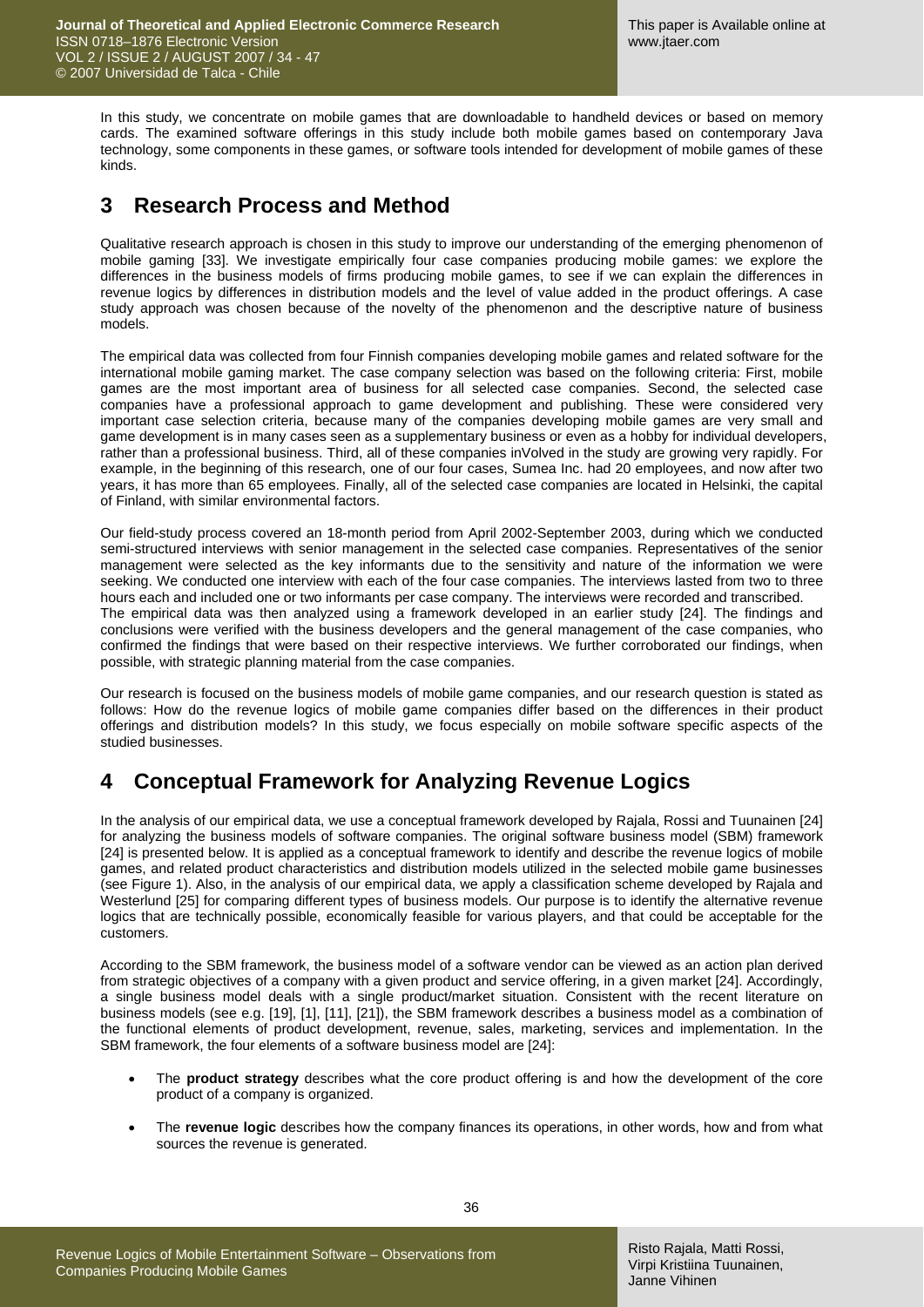- The **distribution model** describes how the marketing and sales have been organized, what the characteristics of the channels of distribution are, and who are the sellers and marketers of the product.
- The **services and implementation model** explains how the product offering is made available to the endusers as a working solution.

A software company has multiple options to structure each of the elements in its business model. All of these three elements are tightly interconnected with each other, and cannot be analyzed in isolation. Therefore, even though our main focus here is on the revenue logic of a software company developing mobile games, we will first look at the product proposition and distribution model aspects of the business model.



Figure 1: Conceptual framework for analyzing revenue logics of mobile game businesses

According to the conceptual framework presented in Figure 1, we analyze the interconnections of the three elements of the business models of companies developing mobile games: game product offering, distribution model (i.e. the type and operation of distribution channels), and the revenue logic. More precisely, two measures based on these elements, the extent of value added in game product offering, and the length of the distribution channel from game producer to consumers, are used as dimensions to explain potential differences in the third element, the revenue logic.

### **4.1 Game product offerings**

The concepts of product strategies and product offerings are discussed widely in the literature of marketing (see e.g. [5], [14]). According to Cravens [5], a product strategy consists of decisions on how to position a product offering (e.g. a specific product, line or mix) to serve its target market; setting strategic objectives for the product offering; selecting a branding strategy; and developing and implementing strategies for new and existing products. Kotler et al. [14] describe a product offering on three levels: *core product* is the essential benefit that the customer is really buying, *actual product* includes the features, styling, quality, brand name, and packaging. Finally, *augmented product* is the actual product together with the various services offered with it (for instance, warranty, installation, maintenance and delivery). In the mobile game industry, the above-mentioned dimensions of product offerings are to be considered in both the business-to-business and business-to-consumer settings.

From the business model perspective, a defining characteristic of mobile game software as a product is that it is an information product. Information, or digital, products have unique cost characteristics, differing largely from those of a physical product. A digital product is typically expensive to produce, but very cheap to reproduce [26]. In the mobile game industry, we can see that variable costs of single piece of mobile game software are typically small; as there are no capacity constraints, and marginal costs are less than average cost. Thus, declining average costs can create significant economies of scale for the producer. As the infrastructure and development tools of mobile game software eVolve, the development costs of these products decrease. Simultaneously, the expected product life cycles of mobile games are sped up and the barriers to market entry of new actors diminish. In addition to having a direct effect on the game product strategies, these factors also affect the revenue logic of game software companies producing mobile games.

There are several dimensions of game offerings that can be used to analyze and compare different types of mobile games. First, the analysis of product offerings can be made according to the intended usage scenario. This kind of analysis is consistent with the views of Jarillo [12] and Doz [6], who emphasize the position and role of the offering in the value-creating network that produces and delivers the offering for the end-customers. According to this view, game software platforms and tools are in different positions and roles in the industry-level value system, through which game components and final games are made available for end-users. Secondly, the type and structure of the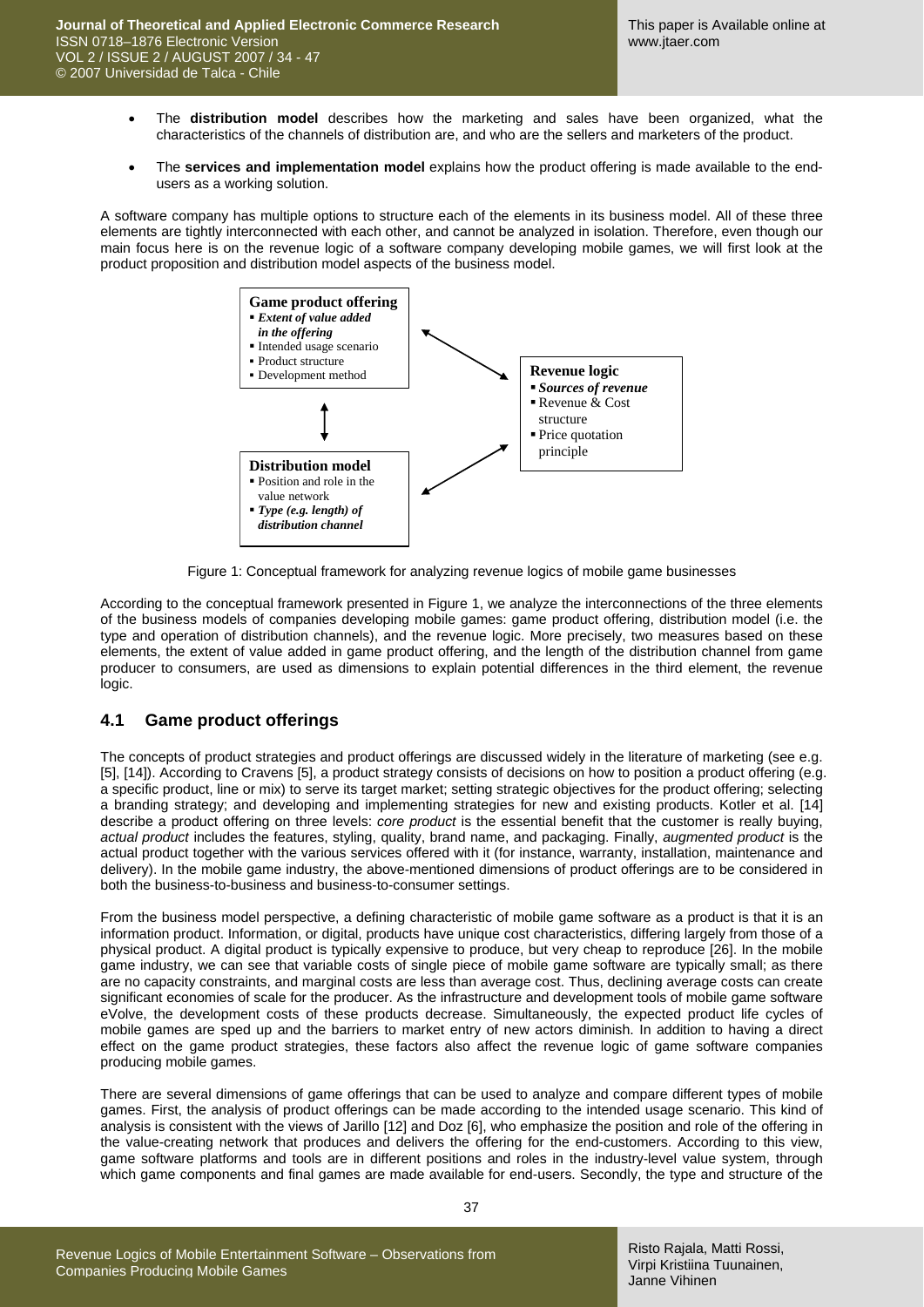game product offering can be considered with the level of similarity of the product offering across multiple customer groups, and its potential to be distributed through different channels of distribution. This view emphasizes the potential to gain economies of scale through serving a wide customer base with same products. Third, the product development method including various alternatives of in-house development vs. subcontracting, networking, and other forms of external development activities can be used as a basis of industry-level analysis. For example, the structure of the total offering may consist of one or more modules including both product and service components. The structural aspect of a software product component includes the product architecture (component based, single core application, etc.), and the modularity in the sense of design and development.

According to the SBM framework [24], the generic product strategy options of software vendors can be divided into several different approaches. The generic options for software product offerings range from customer-specific models where customers' needs are met with tailor-made solutions, to standardized product-oriented models including approaches for creating universal software products and standardized online-services. Between these extreme alternatives, software companies may select to develop parameterized system products, uniform core products, product platforms serving multiple derivative products, or modular product families consisting of universal software components.

Server-based and streamed mobile games are typically affiliated with on-line services, while standalone games may range from uniform core products to modular product families. We can also identify single component-based game products provided in collaboration with different partners. These components include, for example, graphics libraries or toolkits for game environments, or other game components. Along with the development of the market for mobile game products, we can see an increasing diversity of game product offerings ranging from tool and platform offerings to final game solutions and product line offerings that consist of complementary games.

### **4.2 Type of distribution channel**

Development of the mobile games market has created new possible models for conducting business that affect all aspects of product distribution, marketing, and billing. A particularly important aspect of this new business paradigm is its impact on distribution channels. Channel efficiency, channel marketing, and potential, consequent channel conflicts are serious concerns for game developers and publishers, alike.

We can identify two aspects that can serve as classification schemes in distinguishing between different distribution models of mobile games: the positioning and role of the game vendor in the mobile game value network; and the complexity of the distribution system as defined by the length of the distribution channel. According to our view, the type of the distribution model, and the length of the channel of distribution as one of its defining aspects, strongly affects the feasible revenue logic options of mobile game producers.

Channels of distribution are divided in the literature into short and long channels [15]. In the mobile games business, short channels of distribution, typically consisting of three or fewer actors in the supply chain, may include, for instance, game developers, game publishers, and mobile operators. On the other hand, longer channels of distribution consisting of more than three stages of the supply chain typically include game developers, game publishers, aggregators, mobile portals, and mobile operators.

Short channels can offer companies possibilities to better control the sales of the product, to monitor product sales relatively quickly and easily, to assist dealers' operations with advertising and promotion material, and to offer discounts and other incentives to dealers and retailers. There are also several potential disadvantages with short channels. First, the large retailers and operators will be in a better position when bargaining with the developer. Moreover, the distribution and marketing costs might increase because the developer may have to supply to several distribution channels [3].

Long channels of distribution are common in distribution of a wide range of products. Lewis and Trevitt [15] identify both advantages and disadvantages with long channels. While retailers can realize benefits from dealing with a wholesaler and the consumers can buy goods individually or in small quantities, like they usually prefer, it is the consumers that will have to pay for the additional stages in the value chain.

Firms can benefit from a multi-channel distribution strategy in a variety of ways. First, it can allow them to better adapt to changing customer needs and shopping patterns. Such adaptive capability has proven useful, for example, when attempting to respond to new kinds of distribution channels, such as the Internet. Second, companies with broad product lines can benefit from a multi-channel strategy because it is unlikely that any single channel will be optimal for all products. [32]

Use of several distribution channels and complex distribution systems offers many potential benefits to game suppliers, but presents some managerial challenges, as well. Multiple channels place competing demands on company's internal resources, including capital, personnel, products and technology. Moreover, the various distribution channels may compete with each other for the same customers in the marketplace, increasing the likelihood of intermediary dissatisfaction and customer confusion [31]. In the SBM framework, a distribution model describes how the marketing and sales of the product and service offering has been organized and identifies the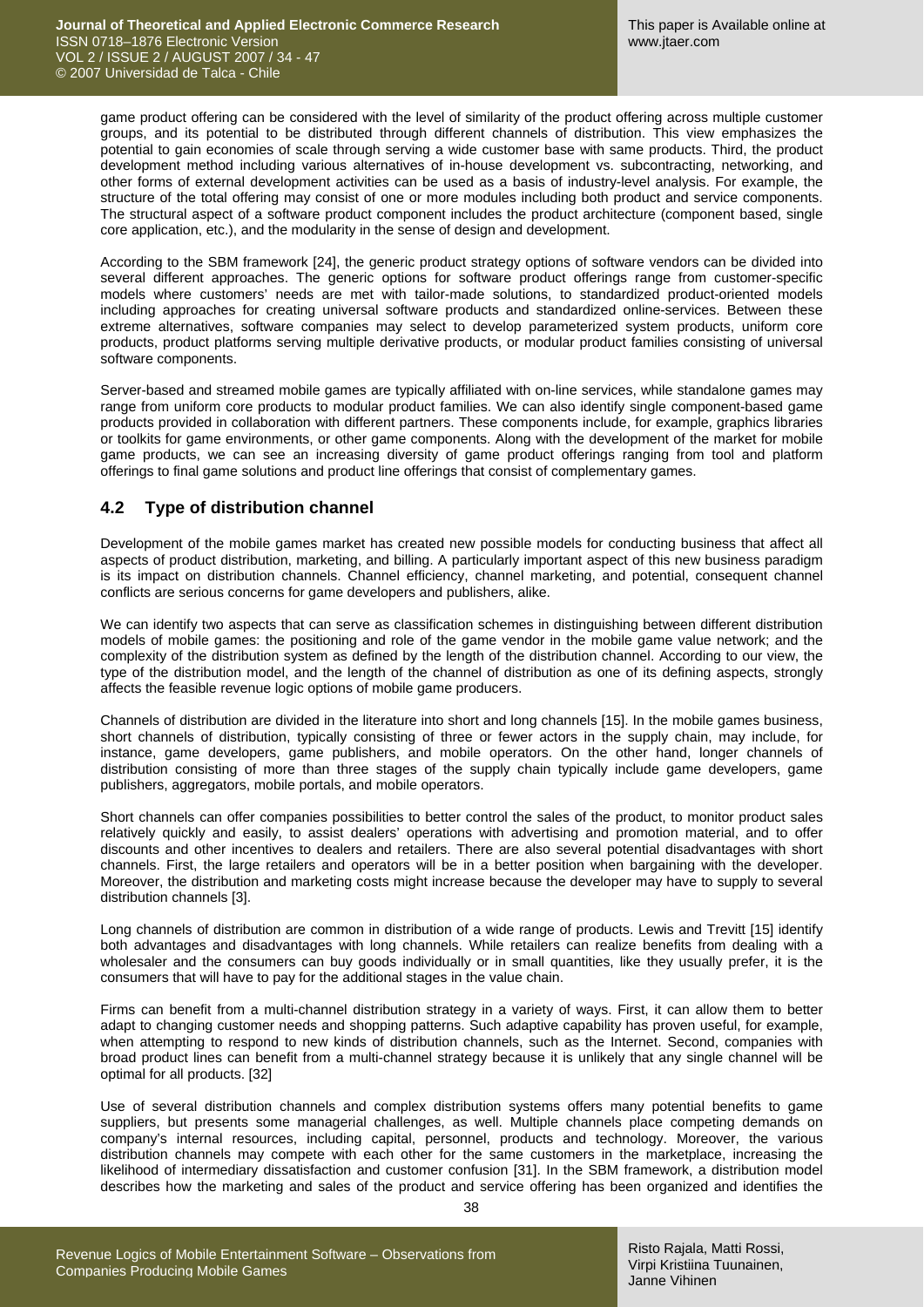sellers and marketers of the product and service offering [24]. The elementary ways of marketing a software product and service offering can been organized include direct contact with customers, various channels of distribution with resellers, agents, republishers, original component manufacturer (OCM) arrangements, distributors, dealers, and other partners.

In the mobile games industry, the distribution models are most often based on pre-installation of the game into the mobile handset, offering the games to be downloaded through a mobile network operator or a games portal, or distributing the games on memory cards sold by various retailers. These distribution models are also strongly linked to the pricing models. With the current GSM networks, only the smallest applications can be downloaded over the network. On the other hand, these are the only games, for which the network operator can act as the software distributor. Pre-installed games come as a free supplemental product to the mobile device.

### **4.3 Revenue Logic**

The revenue logic within a business model describes the way the company in question generates revenue and profit. The different approaches to capture revenue range from different methods of pricing to different sources of revenue and different products or services sold. The revenue logic can include both sales revenues as well as other sources of financing. Here we will focus on the revenue element only, assuming that it includes the cost structure of both the offering and the operations.

High initial cost and nearly zero marginal cost characterize the production and dissemination of information-intensive products [26], [17]. In addition to the various revenue stream alternatives described above, a software vendor, as any other organization that sells digitally delivered products, has unique characteristics of the information products to exploit. For instance, it is possible to use a range of pricing alternatives based on user segments and user-selectable options. Varian [30] has argued that if the willingness to pay is correlated with some observable characteristics of the consumers, such as demographic profile, then it could be linked to the pricing strategy. One strategy is to bundle goods to sell to a market with heterogeneous willingness to pay [17].

In the retail business of mobile games, a revenue model in which games are available on a subscription basis with monthly fees has been successful in Japan, and also elsewhere for some online games services [27], [27]. Payment schemes allowing the hardcore users to pay a flat fee for unlimited use and pay-per- use options for casual gamers make sense for maximizing Volumes. At the present, only the tele-operators can employ this model, since they control the billing for all end-user wireless services.

Generic approaches to revenue logic in the software business have been identified by Rajala et al. [24] as follows:

- *Licensing*, that is, license sales and royalties as the main source of revenue.
- *Revenue sharing* with distribution partners or profit sharing with users.
- *Loss-leader pricing*, meaning giving something for less than its value. This is done, for example, in order to increase the customer base for later revenue, or, to support sales of some other part of the product/service offering.
- *Media model*, where the revenue is based on advertisement sales either through advertisement in the user interfaces of software or by selling user information for advertisers.
- *Effort-, cost- or value-based pricing*, which is a common approach in customized or tailor-made software solutions and made to order software projects.
- *Hybrid models* as various combinations of the above.

In the following paragraphs, we discuss selected approaches to potential revenue logics in the mobile game business.

### **4.3.1 Licensing**

Licensing is the most common revenue model in the mobile industry [16]. This revenue model is identified by Hecker [10] as being a part of the standard software business model. It inVolves selling the customer the right to use the software. In licensing there are many alternatives, including per-user, per-machine, per-concurrent user or site licensing. Revenue structure may include some amount of upfront payment for the integration of the wireless solution itself, and recurring license payments over the life cycle of the contract. This may depend on the number of the users or the number of the applications used.

### **4.3.2 Revenue Sharing**

Revenue sharing is a common practice between business partners, for instance, between a game developer and a mobile operator. Profit sharing is essentially a form of licensing, in the sense that it also inVolves selling the right to use the software. However, in this model, the software provider's revenue is tied to its customer's performance when using the software.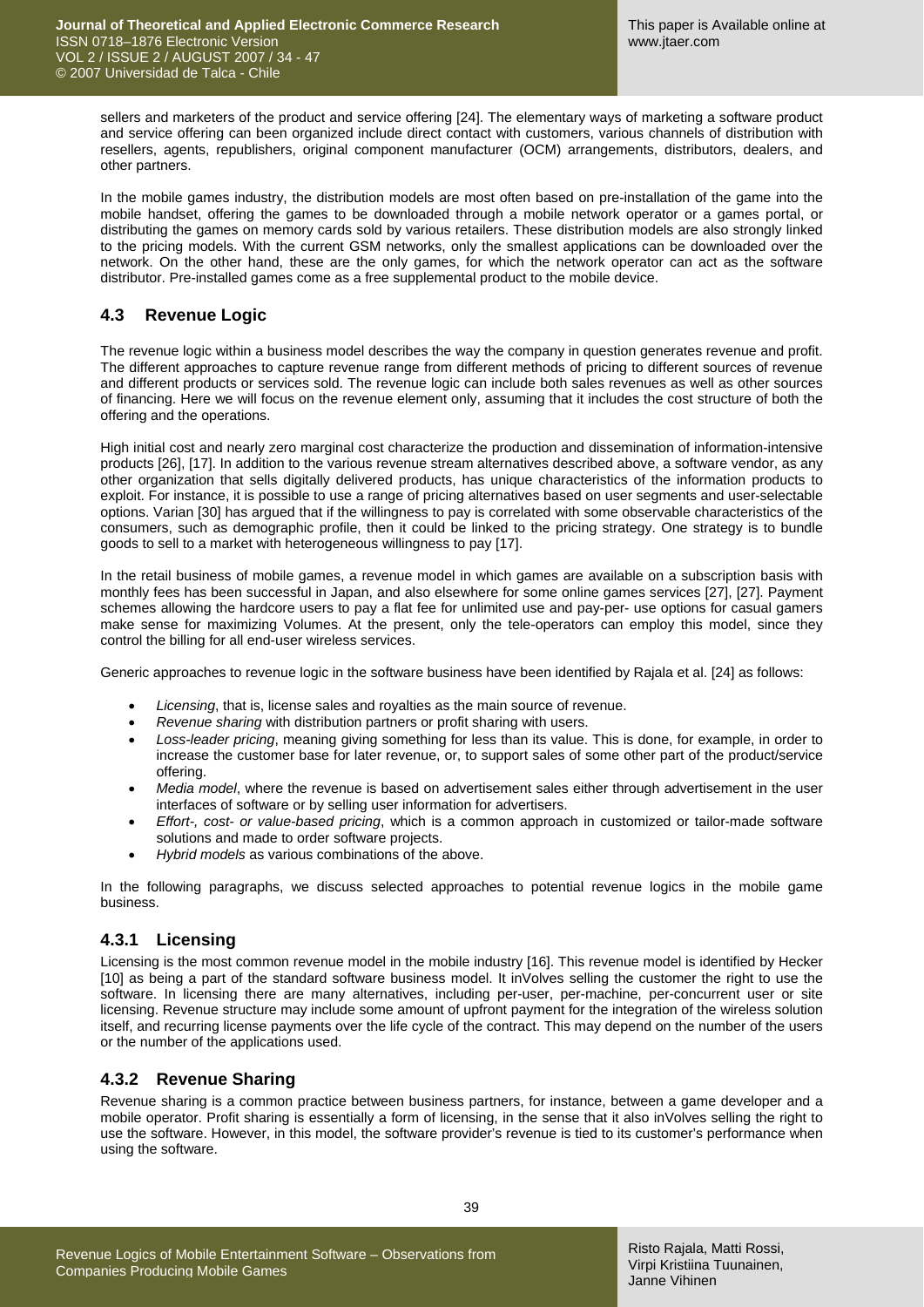A logical choice of a model for wireless games companies is based on revenue sharing with network operators who provide the backbone for transmission game data. Our empirical observations indicate that network operators often retain major share of the revenue. However, in some cases, the service provider may charge the end-user directly without an operator taking their share of the data transfer revenue.

### **4.3.3 Loss Leader Model**

Loss-leader pricing means selling the software for considerably less than its perceived customer value, or, making the software free by hoping that this will stimulate demand for a related offering the company has. An example of loss leader revenue logic is a model in which the software is provided for free, and revenue is collected through selling related products or services to the users, or through the sales of complementary offerings to other customers. Hecker [10] introduced the term support selling to illustrate cases in which revenue is collected through media distribution, branding, training, consulting, custom development, or after-sales support. Glynn [8] notes that offerings provided for free are not merely an incentive, but ideally, they also stimulate the usage of the for fee services. Examples of this approach can be seen in games that are pre-installed in mobile devices. These games can be developed in-house by the handset manufacturer, or outsourced to a third party software company.

#### **4.3.4 Media model**

Media revenue model is an essential part of, for instance, the virtual community business model [9]. In a media model, the software is used to collect a group of users. Then, for example, access to this group of users may be sold to third parties for advertising purposes. The media model inVolves a multitude of arrangements, in which third parties can be provided with information about the users, and the users are provided with information about the services of third parties, and the software acts as the mediator. This approach will produce interesting revenue opportunities in the future, as the user segments of mobile games, sharing a number of preferences or demographical and cultural characteristics, make interesting target groups for many advertisers.

### **5 Case Descriptions**

In this section we analyze four case companies and their product offerings. We first briefly introduce the case companies, then their main product under investigation. We then identify the chosen channel structure and the revenue logic related to the inspected product offering.

#### **5.1 Mr. Goodliving**

Mr. Goodliving is a small-sized company developing and marketing self-published game brands targeted to the global market of downloadable mobile games. Founded in 1999, Mr. Goodliving had 10 full-time employees and a number of part-time contributors in 2002, and a total of 20 full-time employees in 2004.

### **5.1.1 The Product Offering of Mr. Goodliving**

Mr. Goodliving develops and publishes downloadable games for mobile phones under its own brands. The mobile game portfolio of Mr. Goodliving's includes a sports game family, Playman Sports™, as well as racing and pinball games like Highway Racer™, Scooter Lovers and Space Taxi Pinball™. The main innovation of Mr. Goodliving in the sports game family is a combination of real world sports events and comic type of character. Mr. Goodliving has a two-year history of building up its own Playman game brand. The Playman Summer Games™ is one of the first original mobile game brands in Europe. The brand is built on a character to create identity, long-term continuity and IP value for the product offering. Mr. Goodliving is now focusing on portfolio planning with quite a tight focus on sequels or parallel versions to build-up the character.

Another example of the games in Mr. Goodliving's product portfolio is mobile games ported from other environments into mobile handsets, like the popular board game Trivial Pursuit (see Figure 2). There are probably millions of Trivial Pursuit players in the world. The initiative to produce a mobile phone version of the board game came from its marketer, an American toy and game company Hasbro, Inc.



Figure 2: Screenshots of Trivial Pursuit from the screen of a mobile device

© 2005 Horn Abbot International Limited. Trivial Pursuit™ is a registered trademark of Horn Abbot International Limited. Licensed by Hasbro Properties Group. Printed with permission.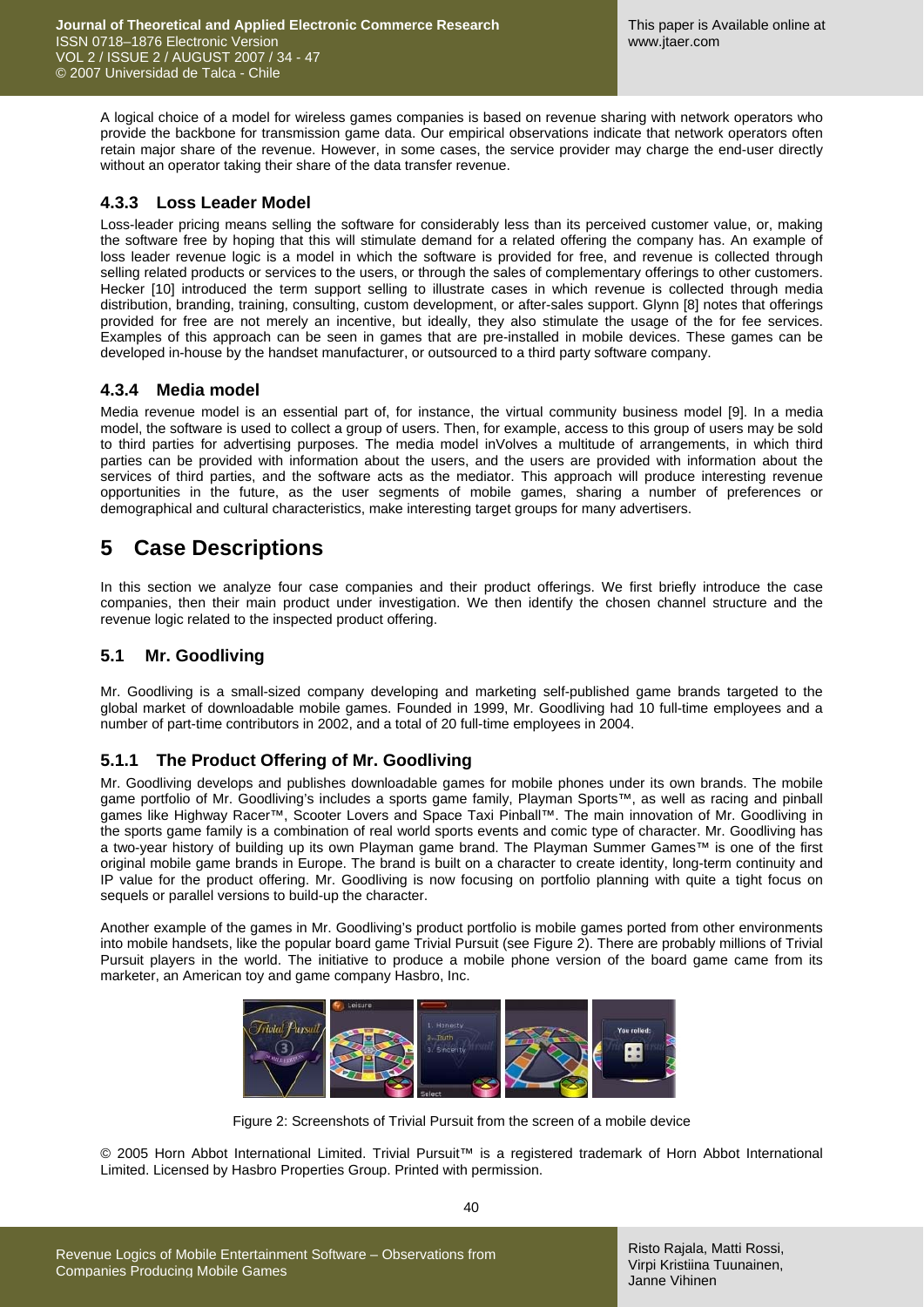The following quotation from the case material depicts how Mr. Goodliving tries to respond to the challenges related to their distribution partners through its product offering:

*…The attractiveness of the offering is subject to the proven quality of the products –including good [game]*  reviews and support to a broad range of handsets, the originality of the game ideas- and the brand *attractiveness of the game producer –including prematurely clarified copyright ownership issues and comprehensive brand marketing*. (Mr. Sami Lahtinen, Executive Producer of Mr. Goodliving, a company presentation in April 2004)

According to Mr. Lahtinen (ibid.), the main challenges in the access to distribution partnerships with original game brands and titles are linked both to the quality of the product offering and to the reputation of the game producer. Correspondingly, he points out that the key challenge for Mr. Goodliving is not only to produce easily distributable product offerings, but also to manage the whole process in bringing them into the market.

#### **5.1.2 Distribution model**

Mr. Goodliving distributes its games through various partners, such as mobile operators and game portals. The company is actively seeking additional retail channels. Some of the most prominent distribution partners include Vodafone, Telefonica, Orange, O2 and T-Mobile. Some of the games of Mr. Goodliving can be found in the most popular European game portals.

#### **5.1.3 Revenue logic**

The revenue stream of Mr. Goodliving is based on revenue sharing agreements with its distributors. The share of Mr. Goodliving is either a percentage share of its sales revenues or a flat fee per sold unit. This model is largely favoured by the mobile operators in order to share the risks related to providing third-party content in their services portfolio.

*Our revenue comes from the revenue sharing agreements with the distributors. The agreements may include a percentage share and a flat fee per sold copies of the games. --- The revenue sharing model is largely driven by telecom-operators.* (CEO, Mr. Goodliving*)* 

Although the telecom-operators have been influential in establishing the revenue sharing model in the mobile game business, the managers of Mr. Goodliving see that it is a reasonable model also from the game developers' perspective.

During the first years of operation, the cost structure of the Mr. Goodliving was dominated by game development costs. In 2002, personnel costs equaled to 60 percent of all costs of the company. Later, the share of marketing and sales promotion has bypassed the game development costs, as the investments in marketing have grown steadily. According to the managers of Mr. Goodliving, after 2002, the total production costs of a game have been less that the costs of establishing one distributor relationship, from the initial contact to a contract.

### **5.2 Sumea Interactive**

Our second case company is a mobile games developer and publisher Sumea, that has specialized in Java technology since it was founded in 1999. Today, Sumea focuses on developing and publishing high quality games for Java-enabled mobile phones. During this research project Sumea was acquired by Digital Chocolate, but is sill operates as a game studio employing 80 people. Sumea's core strengths are technical quality and innovativeness.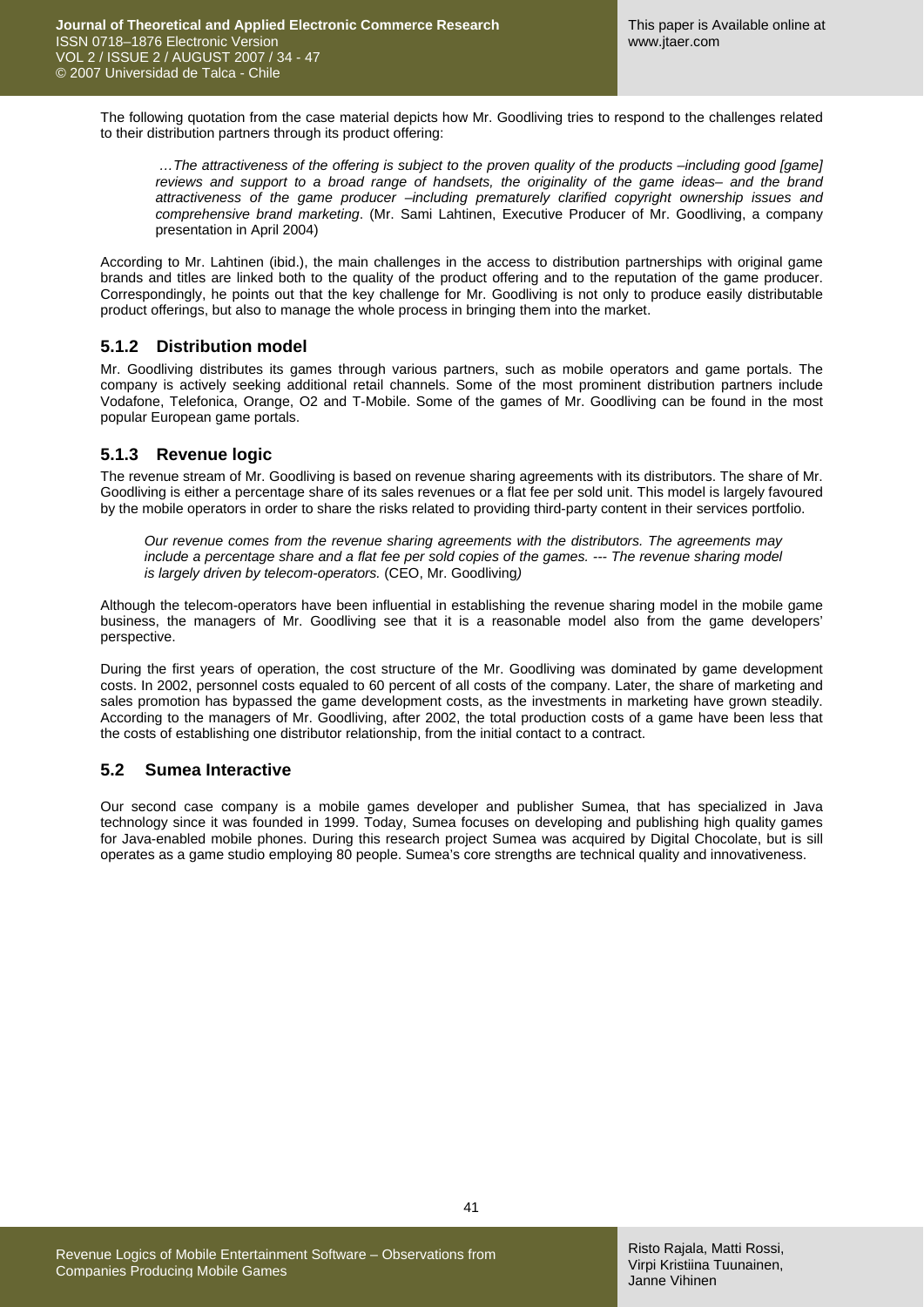

Figure 3: Examples of Mobile games from Sumea.

© 2003-2007 Sumea / Digital Chocolate. Printed with permission.

#### **5.2.1 The Product offering of Sumea**

Sumea focuses on developing and publishing Java games for mass market mobile phones from initial ideas to final products (see Figure 3), and the company designs its' own games, creates its' own IPRs and game brands. The testing process is organized and controlled by Sumea, but the company also uses third party test services. The company has a sales department which collects the operator feedback and reports new ideas to development unit.

Sumea's game development process is similar to traditional computer games development. However, the development time is shorter than for PC or console based games. The average mobile game development process takes from four to six months. The company has an idea collection process that generates new game ideas and improvements to existing ones. The ideas are evaluated and the best ones are forwarded for further development. The components of a game are developed separately, so that they can be tested with real devices. Sumea experimented with outsourcing the game programming, but has now returned to in-house development. The final testing of the game is, however, outsourced to an approved testing company.

In addition to localizing mobile games to languages of target market countries, Sumea also produces marketing material for its customer companies. Selected games are also customized to customer's production platform and made ready to be distributed over Internet.

#### **5.2.2 Distribution model**

Sumea's distribution channel is relatively short, as it prefers direct distribution channels via mobile operators. The potential customers are mobile portals and mobile operators around the world, but currently the most important market areas are USA and Europe. Most of the company's partner agreements are based on revenue sharing with varying contract details. The Java-based mobile games can be preinstalled by mobile phone vendor or downloaded over the air.

The other delivery and marketing partners include entertainment portals, media companies and device manufactures in about 50 countries. The mobile service platform developers are not key customers but they can provide marketing support, since mobile games are often used while running demos in mobile platforms for mobile portals and operators.

Company's Java games are available in more than 40 countries through several channels, including Nokia, Vodafone, O2, AT&T (United States), WIND (Italy), CSL (Hong Kong), Sunday (Hong Kong), Singtel (Singapore), Sonera (Finland) and Orange.

#### **5.2.3 Revenue logic**

The revenue logic of Sumea is mainly based on direct contracts with mobile operators. The revenue structure in direct contracts with mobile operators is more favorable to game publisher compared to contracts with mobile game portals.

*In standard game product sales, the dominant revenue logic is based on revenue sharing between the developer and game distributor. It is a well functioning model in our business, if the relationship with the distributor is healthy.* (CEO, Sumea)

The share of Sumea is a percentage of sales revenues or a flat fee per sold unit. This model is similar to that of Mr Goodliving, and is widely preferred by mobile operators.

 *...interest in alternative revenue models has increased recently, as various actors contemplate timebound licenses that are limited to a given period of use.* (CEO, Sumea)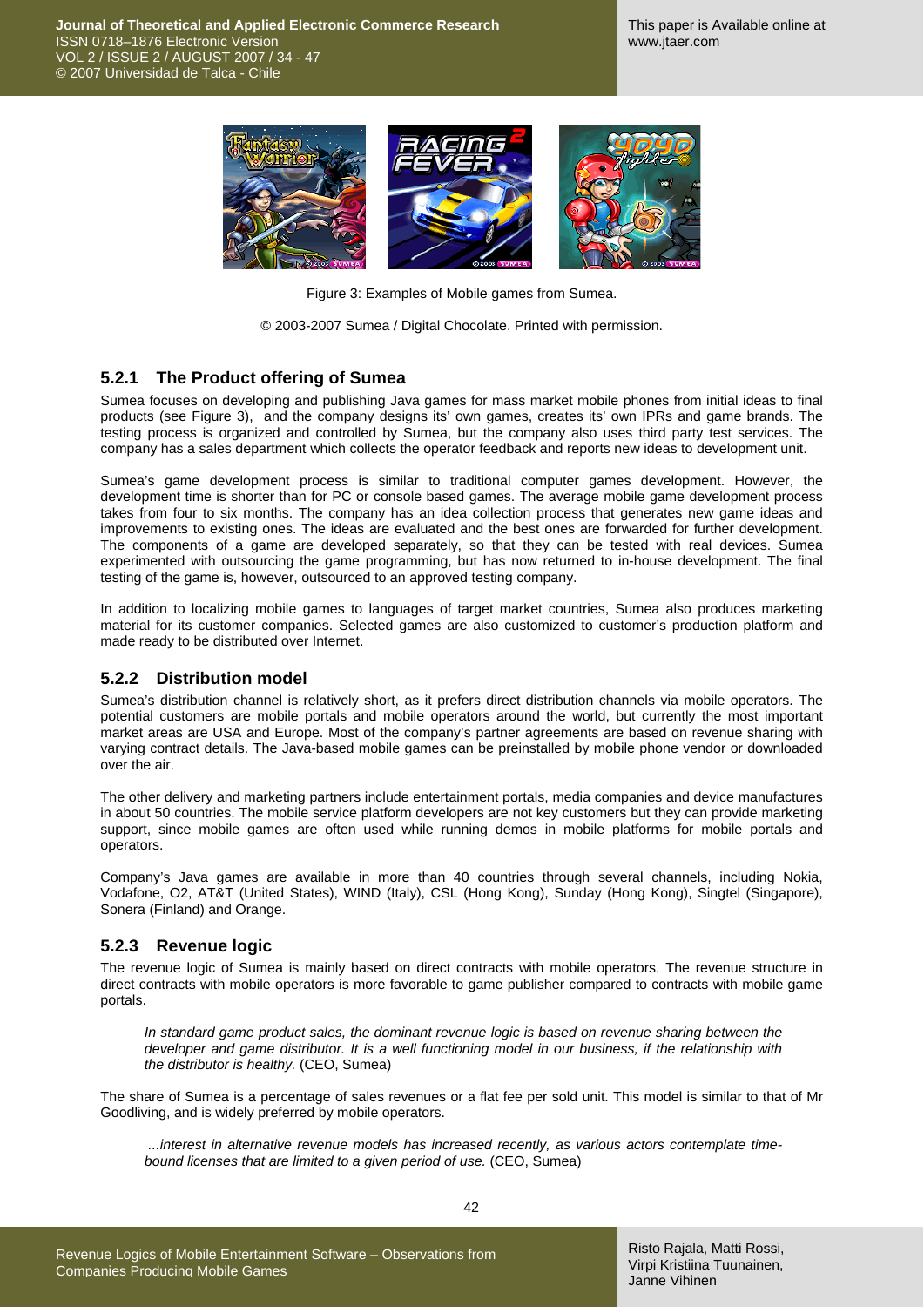However, as the managers of Sumea speculated, telecom-operators are not likely to be willing to share transactionspecific information, such as amounts of data transmitted, with game producers. Hence, according to Sumea managers, the only widely accepted and truly feasible model at the moment is based on revenue sharing.

### **5.3 Fathammer**

Our third case company, Fathammer, was founded in late 2000 by a group of people with experience in the games, telecommunications and mobile technology industries. The company is a developer of real-time 3D graphics and game technologies for mobile devices. Fathammer supplies products and custom solutions based on its X-Forge Technology platform for companies that wish to create and deploy 3D games and other types of 3D content for mobile platforms. The company is privately owned and currently employs about 30 people.

### **5.3.1 The Product Offering of Fathammer**

Fathammer is a technology developer for game consoles, such as Nokia N-Gage, focusing on developing 3D engines for various mobile console platforms (see Figure 4). By using Fathammer's X-forge technology, game developers can decrease the development time needed for developing new games and porting games to new platforms. Some mobile game developers and publishers also prefer the use of pre-tested components. Furthermore, the company provides technological support and consultancy for other game developers.

The other core competencies of the company include the know-how of 3D graphics technologies, optimizing for the limited hardware configurations of mobile devices and the development of high quality games. The company has developed a technology platform which is available for mobile gaming devices including nGage, Sony PSP and Tapwave Helix.



Figure 4: Examples of X-Forge powered games

© 2000-2006 Fathammer Limited. X-Forge is a registered trademark of Fathammer Limited. Printed with permission.

### **5.3.2 Distribution model**

Fathammer has several technology partners that develop games for various mobile devices. According to the management of Fathammer, earlier references of successful implementation of enhanced games are important in marketing. Fathammer's distribution channel is relatively long, because the distribution channel includes several consecutive actors. In addition to the game development platform, the company provides consultancy services. The X-Forge development platform can be distributed for example via FTP (file transfer protocol) or on CD. The main customer segments and revenue generators are game developing companies, device manufactures and consultancy.

### **5.3.3 Revenue logic**

The revenue model of Fathammer is twofold. First, a developer version of the software is licensed to game developers, based on a principle according to which a licensed development kit is granted for development of agreed number of games. Second, an OCM (original component manufactured) version of the software, customized to a specific mobile device, is granted with a respective license for device manufacturers. The OCM model allows the device manufacturers to distribute the development kit to any number of their development partners.

*The revenue models of Fathammer are derived from the traditional game software development. The only difference is that the devices where the games are used, are mobile* (Founder and Head of Games, Fathammer)

Majority of Fathammer's revenue comes from the sales of the X-Forge game platform licenses. In this product line, Fathammer has several pricing options. The price consists of an up-front fee, royalties of sold copies per game, and, an annual maintenance fee. Variations of these pricing components are adjusted on a case-specific basis. The sources of revenue include royalties determined by the number of sold copies of the games that use the Fathammer's game development platform, and, consultation, training and support to game developers.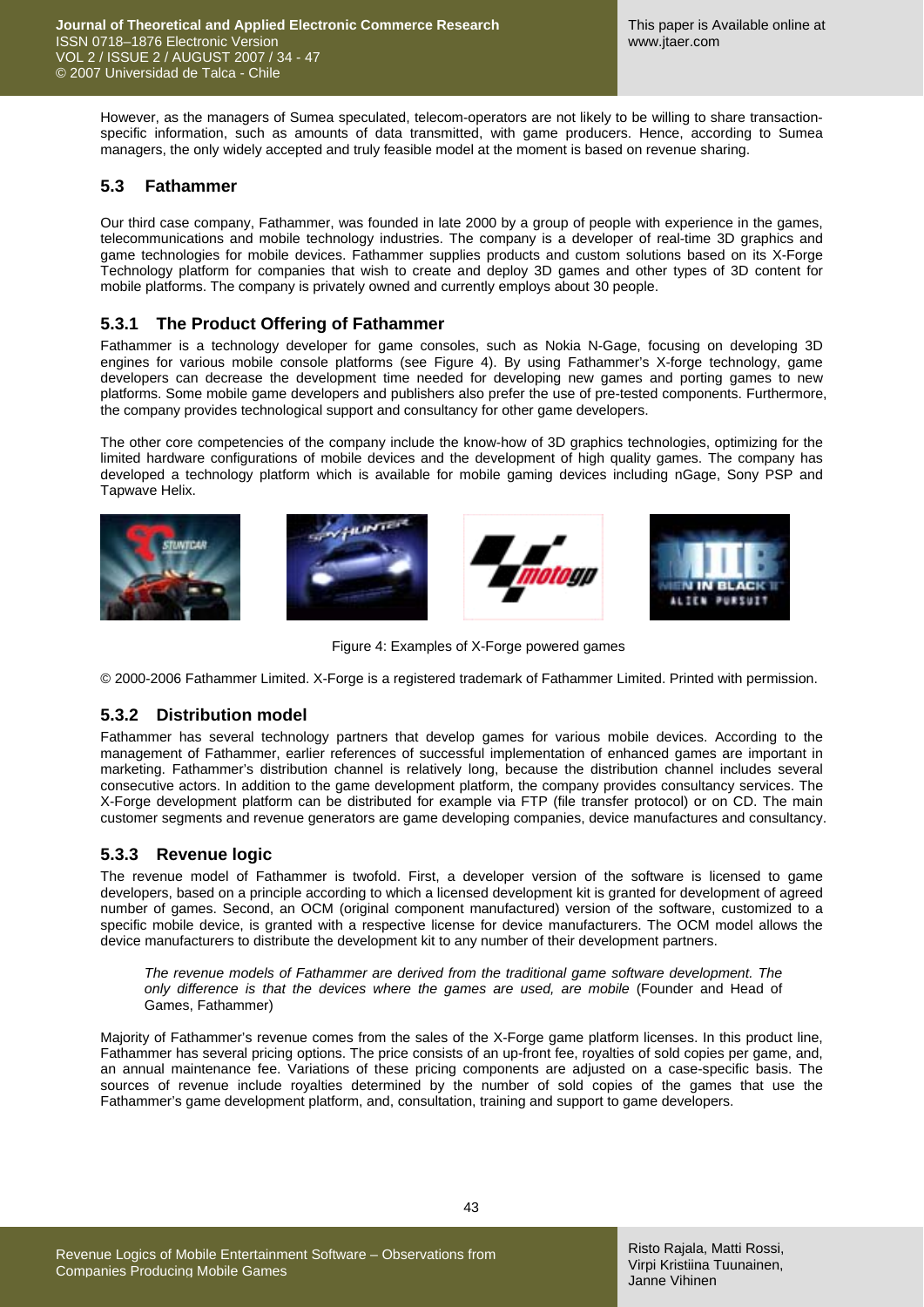### **5.4 WES**

The fourth case company, WES (Wireless Entertainment Services) is a small company providing wireless content to mobile service subscribers via network operators and other service providers. WES offers a variety of mobile entertainment content including ring tones, icons, logos, picture messages and other audio-visual content to mobile operators who then sell these products as value-added services to their customers. Recently WES has broadened its product offering to downloadable Java games and MMS-based multimedia content. In this study, we focus on the downloadable Java game business of WES, only.

Two engineers from Nokia founded WES in 1998. At the time, Nokia had mobile phones that could download ring tones, but no companies offered this type of personalized content. The founders realized a market gap and launched the company to for selling ring tones for Nokia mobile phones. In 2004, WES employed 38 workers. The focus is on providing mobile phone content for network operators.

### **5.4.1 Product Offering of WES**

The mobile game portfolio of WES primarily consists of downloadable Java games. The technical product development of the games is mainly outsourced to subcontractors. The focus of WES is to develop and maintain its game portfolio to respond to changes in demand and trends in the game business, to market its games to the distribution channel, and to differentiate the games from competition. The main emphasis in the product development is focused on winning in two critical decision points: The first one is the distributor's choice to take the product into their assortments, and the second one is the end users' choice to purchase games from network operators and other service providers.

Examples of the games in the portfolio of WES are Juan Pablo Montoya Formula Challenge and Kalle Palander Alpine Race (see Figure 5). Both are intended to be played as single races or as parts of championship tournaments.



Figure 5: Screenshots of Kalle Palander Alpine Race game of WES.

#### © 2007 WES. Printed with permission.

The following quotation highlights the role of WES in the gaming industry as mainly a game producer and aggregator:

Game aggregation means that we act as publishers and contract the game development with our *suppliers. Also, we modify or add selected games to our branded product families. --- With the exception that we have developed some games by ourselves and in collaboration with some close partners of ours. (*Manager of Business Development, WES)

The contracts mentioned mean transferring IPRs into WES's possession. In some cases, however, WES has also acted as a distributor and has not paid for the game development.

#### **5.4.2 Distribution model**

WES provides wireless content for the Value-Added-Services (VAS) market. WES content enables network operators and service providers to offer a broader portfolio of game content to mobile service subscribers. WES co-operates with major mobile phone manufacturers and technology companies. WES also has strong binds to the music industry and other copyright owners, and their associations, as it acts in some cases as a distributor of their content.

#### **5.4.3 Revenue logic**

The primary revenue source of WES is based on revenue sharing with telecom network operators. The mission of WES, as announced in the company web site (in Nov 2004), is to provide revenue-generating entertainment content for mobile operators and portals worldwide. This objective is addressed through sharing risks with the distributors and actively promoting the sales of the offering on behalf, or together with distribution partners.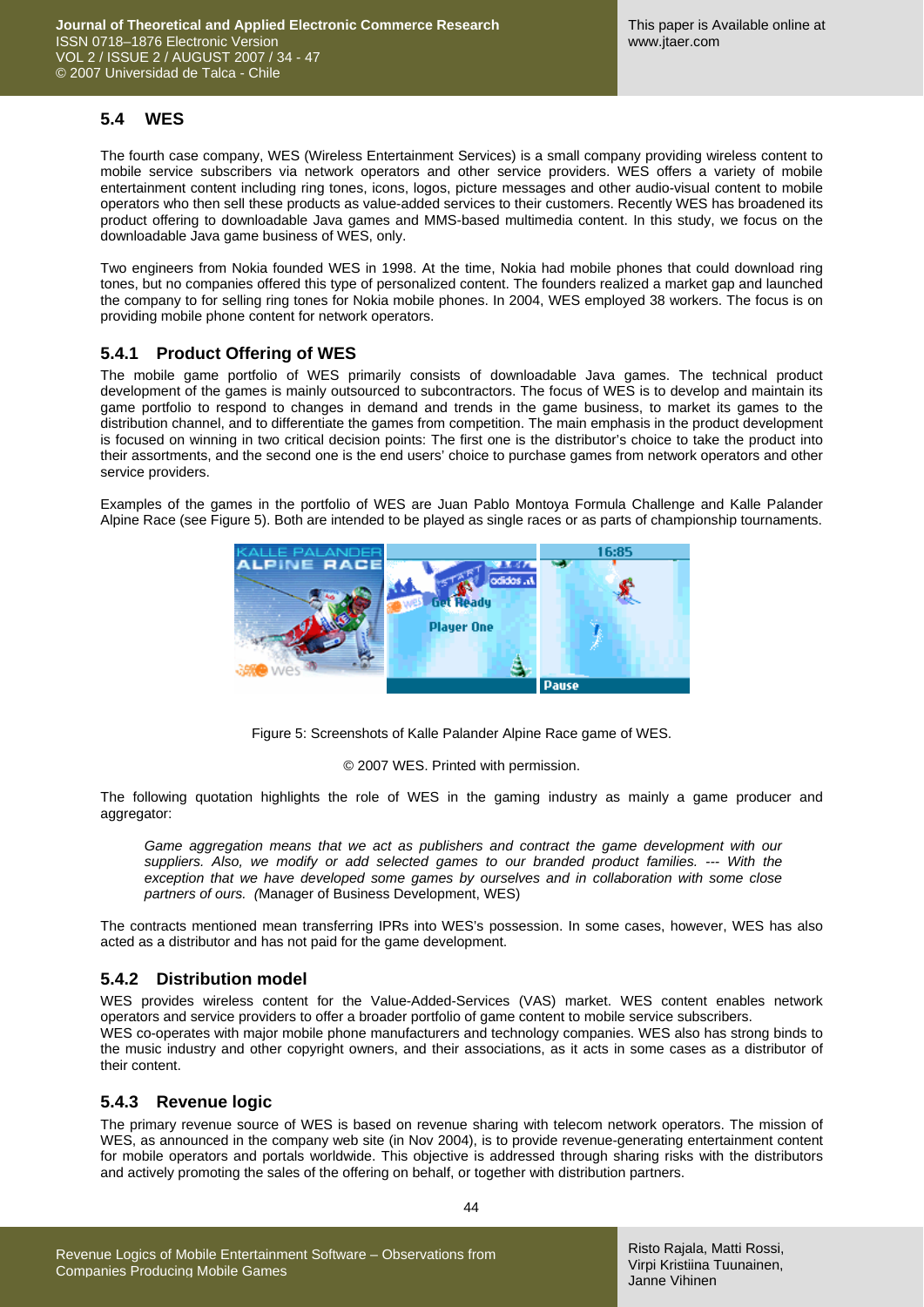*Revenue sharing is the most prominent model in the market and we are satisfied with it. The key to success with this model lies in finding and selecting the right [distribution] partners.* (Director, New business development, WES*)* 

According to the managers of WES interviewed, the risk of excessive dependency of the distribution partners is often exaggerated. In their opinion, the risk that the distribution partners strive to change the revenue shares unfavorable for a game developer along with the success of a particular game is not plausible, as the distributors and the developers are dependent on each other.

*Even if they [telecom operators] changed the rules of revenue sharing in the case of ringtones as they became popular, they cannot do the same with games, because they are not capable of producing the next game versions by themselves. (*Director, New business development, WES)

As revenue sharing is considered to be a sound option, WES has financed its whole operation through the cash flow generated from the revenue sharing agreements. A few other types of agreements have been made, but their role is marginal and complementary.

## **6 Discussion**

In our comparative case study setting, the empirical findings on each of the four cases are compared with each other, in order to highlight the potential differences and similarities between them. We compare the business models of the four companies according to the three dimensions of: (1) the type of the game product offering, (2) the type of distribution model describing the distribution channel, and (3) the revenue logic of the game producer. Descriptions of the product offerings and distribution models are used to explain the potential differences in the revenue logics (see Table 1).

|                      | <b>Business model elements</b>                                                                                                   |                                                                                                                                                                     |                                                                                                                              |
|----------------------|----------------------------------------------------------------------------------------------------------------------------------|---------------------------------------------------------------------------------------------------------------------------------------------------------------------|------------------------------------------------------------------------------------------------------------------------------|
| <b>Cases</b>         | <b>Product offering</b>                                                                                                          | <b>Distribution model</b>                                                                                                                                           | <b>Revenue logic</b>                                                                                                         |
| Mr.<br>Goodliving    | Standalone, device-specific,<br>branded Java-games<br>downloadable directly to<br>mobile handsets over the<br>Internet.          | Telecom operators and Internet<br>portals mass-market the products.<br>Mr. Goodliving provides marketing<br>support.                                                | Revenue sharing based on<br>percentage shares and flat<br>fees per sold copies.                                              |
| Sumea<br>Interactive | Standalone and hosted<br>games developed in<br>collaboration with game<br>publishers.                                            | Telecom operators, game<br>publishers and Internet portals<br>mass-market the products that<br>are delivered to end-users<br>through a hosting service<br>provider. | Revenue sharing of standard<br>games, game copyright<br>royalties from device<br>manufacturers and other game<br>publishers. |
| <b>WES</b>           | Game concepts provided as<br>an aggregated game<br>product portfolio that<br>consists of several 3 <sup>rd</sup> party<br>games. | White-label games distributed<br>under the distributors' own<br>brands.                                                                                             | Revenue sharing and<br>complementary customer-<br>specific project sales.                                                    |
| Fathammer            | Game development<br>middleware, OCM offerings<br>and device-specific games.                                                      | Word-of-mouth among game<br>developers.                                                                                                                             | Game platform licensing, OCM<br>component royalties, expert<br>services such as consulting.                                  |

#### Table 1: Comparative summary of the cases

As illustrated in Table 1, the type of offering is related to the other business model elements. In the mobile game industry, we identify offerings that are distributed in different ways to the consumers. Most of the mobile games based on Java technology are downloadable over the mobile network, while others are delivered on a physical media, such as memory cards. Among our cases, Sumea, Mr. Goodliving and WES aim at providing their game offerings through mobile operators, but are in some markets forced to operate through game portals. These case companies have a relatively short distribution channel and their game offerings are directed to the end-users. Thus, these companies are positioned in the downstream of the mobile game value chain. Then again, the main offering of Fathammer is directed to game developers and the distribution channel all the way to the end-users is significantly longer. Thus, Fathammer is positioned in the upstream of the mobile game value chain. However, the rapid technological development and consolidation of the mobile game industry create new business opportunities, and provide mobile games companies with possibilities to reposition their business on the value chain.

As seen in Table 1, we can identify some reasons why Java game developers, such as Sumea, Wes and Mr. Goodliving are trying to create direct distribution channels to mass-markets. For example, Java games are relatively inexpensive and developers try to keep the value chain as short as possible in order to retain higher revenue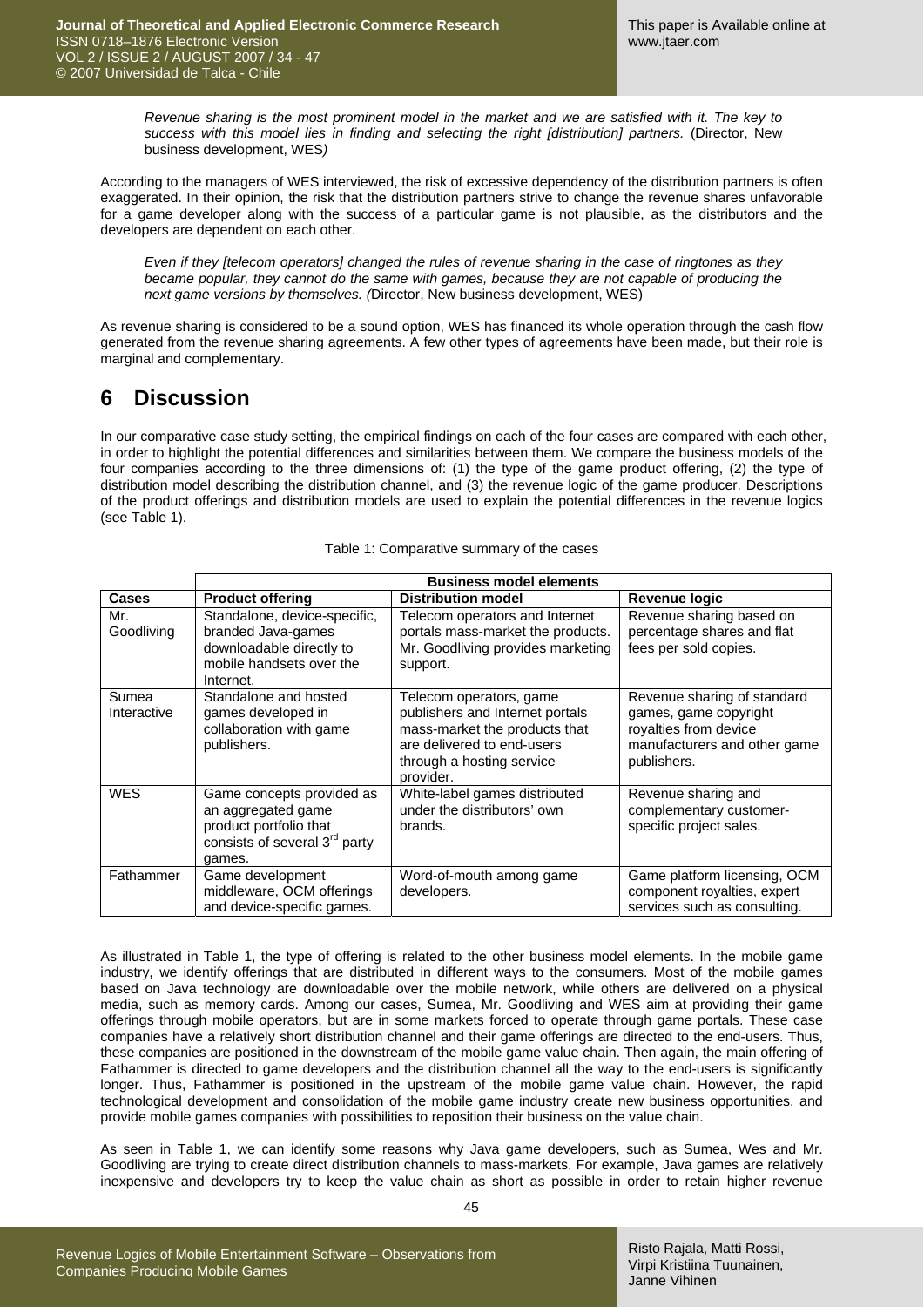margins. Furthermore, the mobile game development process is often innovative and iterative and thus relatively difficult to divide into parts and outsource to other companies.

Mobile game development platform and tool developers, such as Fathammer, aim at providing their technology to as many game developers and gaming platforms as possible. However, they cannot compete with their customers by developing their own game titles without losing potential development platform revenue. Furthermore, toolkits and development platforms are tools for game developers and, thus, impossible to sell directly to the end users.

In this study we identified two basic types of revenue logics. One is the software-licensing model represented by Fathammer. In that case, the main part of the revenue is based on the license sales of the development environment. Additional sources of revenue include royalties based on the number of sold copies of the games using the X-Forge platform, as well as consultation and support provided for game developers. Revenue logic is identified in the remaining three cases with slight differences. Both Mr. Goodliving and Sumea strive for contracting revenue sharing agreements with mobile operators or game portals that act as their distributors to consumers. In addition to revenue sharing, WES makes agreements with game developers to build more comprehensive game portfolios for their distributors. The distribution partners of WES include mobile operators, service providers, and mobile portals that wish to create new revenue from downloadable mobile VAS content.

Media- and loss leader models, the two other revenue logic options suggested in the literature, were not identified in our cases. Potential reasons why the loss leader model is not commonly applied, is , for example, that the life cycle of downloadable Java games is considered rather short, and that mobile operators act as gateways to the consumer market and seem to prefer the revenue sharing model with game producers. The media model was, surprisingly, not yet common in our cases, although mobile gamers are often recognized as an interesting target group for many advertisers.

## **7 Conclusions**

In this paper, we focused on the channel choices and revenue logics of companies producing mobile games. Using parts of the business model framework developed by Rajala et al. [24], we discussed potential revenue models of mobile game developers, and identified examples of these in the mobile game industry.

In the existing distribution models for mobile games, revenue can be generated from user licenses or royalties based on sold copies; or from transactions concluded while the game is played; or from both. The possibility to distribute mobile games on-line and over the mobile network, offers a way to reach a large number of users. However, this possibility strengthens further the central role of mobile operators as distributors in the mobile gaming businesses, as the delivery and billing processes have a key role in the mobile service value chain and revenue logic. It therefore seems that the current winners in the industry are the telecom-operators, who dominate the end-user interface with their viable delivery and billing mechanisms. However, the strong consolidation process in the mobile game development market will affect the revenue logics and increase the negotiation power of mobile game developers. This is illustrated by the fact that after the case interviews and analyses, two of the four studied case companies were acquired by larger US based companies. Mobile game developer and publisher Sumea was bought by mobile game and entertainment developer Digital Chocolate and Mr. Goodliving was bought by digital media company Real Networks. Now both companies have more technical and financial resources for developing and publishing high quality games, and also stronger position in the US market than either Sumea or Mr. Goodliving ever had earlier.

The expected changes in mobile game industry and growth of entertainment business combined with increased mobility offer a number of opportunities for software companies that develop mobile games. Research on viable business models for companies developing mobile games and other types of entertainment products and services is highly necessary, particularly in terms of identifying and analyzing the success factors and key characteristics of the plausible business models.

# **References**

- [1] R. Amit and C. Zott, Value Creation in E-Business, Strategic Management Journal, vol. 22, no. 6/7, pp. 493-520, 2001.
- [2] B. Anckar and D. D'Oncau, Value-Added Services in mobile Commerce: An Analytical Framework and Empirical Findings from a National Consumer Survey, in Proceedings of 35th Hawaii International Conference on Systems Sciences, Big Island, HI, 2002.
- [3] A. H. Bask, Third Party Relationship in Logistics Services, HSEBA Publications, Licentiate thesis: Helsinki School of Economics, 1999.
- [4] I. Clarke and J. Madison, Emerging Value Proposition for M-Commerce, Journal of Business Strategies, vol. 18, no. 2, pp. 133-48, 2001.
- [5] D. W. Cravens, Strategic Marketing. Homewood, Illinois: Richard D. Irwin, Inc., 1987.
- [6] Y. C. B. I. B. Doz, Clubs, Clans and Caravans: The Dynamics of Alliance Membership and Governance, in Growing the International Firm: Success in Mergers, Acquisitions, Networks and Alliances, Ed.: Michael A. Trick, Carnegie Mellon University Press, 2002.